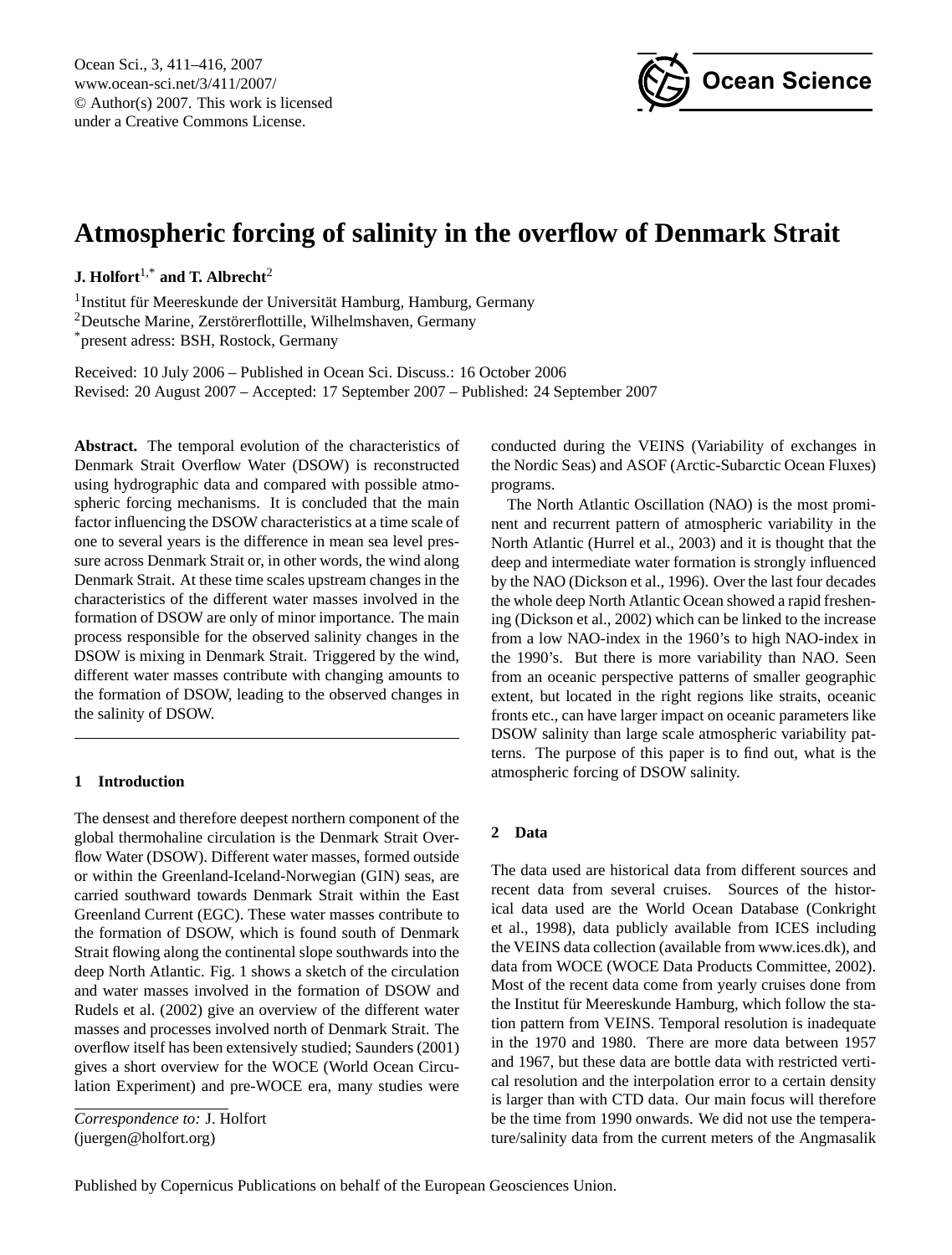

<span id="page-1-0"></span>**Fig. 1.** Sketch of the water masses of the East Greenland Current, which contribute to the formation of DSOW (AW = Atlantic Water, NAC = North Atlantic Current, WSC = West Spitzbergen Current, rAW = return Atlantic Water, AAW = Arctic Atlantic Water, PW = Polar Water, AIW = Arctic Intermediate Water).

mooring array, as the measurement error of the Aanderaa current meters in conductivity are too large.

Atmospheric data used are monthly means from the NCEP reanalysis (taken from ftp.cdc.noaa.gov in July 2006) and daily data from ECMWF ERA-40 (obtained from the ECMWF data server in May 2004), which were averaged to monthly means.

#### **3 Variability of DSOW characteristics**

Within a region near the southern tip of Greenland (Fig. [2\)](#page-1-1) there is a good data coverage due to WOCE (section A1e), VEINS, ASOF (Sect. 6) and other historic data. The data are biased toward summer data, but as the very short term fluctuations at the source are low pass filtered due to mixing along the approximate 1000 km long path from the Denmark Strait to the chosen region, the single measurements in time are representative of a longer time period.

Data from selected summer cruises in this region were used to construct mean potential temperature-salinity diagrams. The potential temperature  $(\Theta)$  was referenced to 2000 dbar. All temperature and salinity values of one cruise



<span id="page-1-1"></span>**Fig. 2.** Position of the hydrographic stations. Red and yellow markers are stations in the main elliptical region, the yellow stations (north of 64.5◦ N) were not used due to to large scatter. Blue markers are stations in a more restricted area along VEINS Sect. 6.

within a  $\sigma_2$  (density of the water if brought adiabatically to 2000 dbar) interval ( $\pm$ 0.02) kg m<sup>-3</sup> around certain  $\sigma$ <sub>2</sub> values were averaged, the resulting  $\Theta$ -S diagram is shown in Fig. [3.](#page-2-0) The temporal signal is very similar within the density range of the DSOW, but at high densities data become sparse and at lower densities the DSOW signal is mixed with the signal of the entrained water. Therefore in the following only values from the isopycnal  $\sigma_2$ =37.12 kg m<sup>-3</sup> are presented, but the main results are quite independent of the choice of isopycnal.

Salinity at  $\sigma_2$ =37.12 kg m<sup>-3</sup> was calculated for each hydrographic profile in this region near the southern tip of Greenland. All data within a certain time interval was then averaged to get a time series of mean DSOW salinity. Due to the limited amount of data this time series could only be constructed with a coarse temporal resolution and even so is still gappy.

To arrive to a better temporal resolution, data from a larger region was used. This elliptical region extends along the spreading path of the DSOW along the Greenland continental shelf (Fig. [2\)](#page-1-1). Waters with densities around  $\sigma_2$ >37.12 kg m<sup>-3</sup> can also be found in other water masses than DSOW; to exclude these water masses the region was restricted in the vertical to a pressure range 300–3500 dbar and to within 400 dbar of the bottom. In the northernmost part of the region, the actual DSOW is formed by mixing in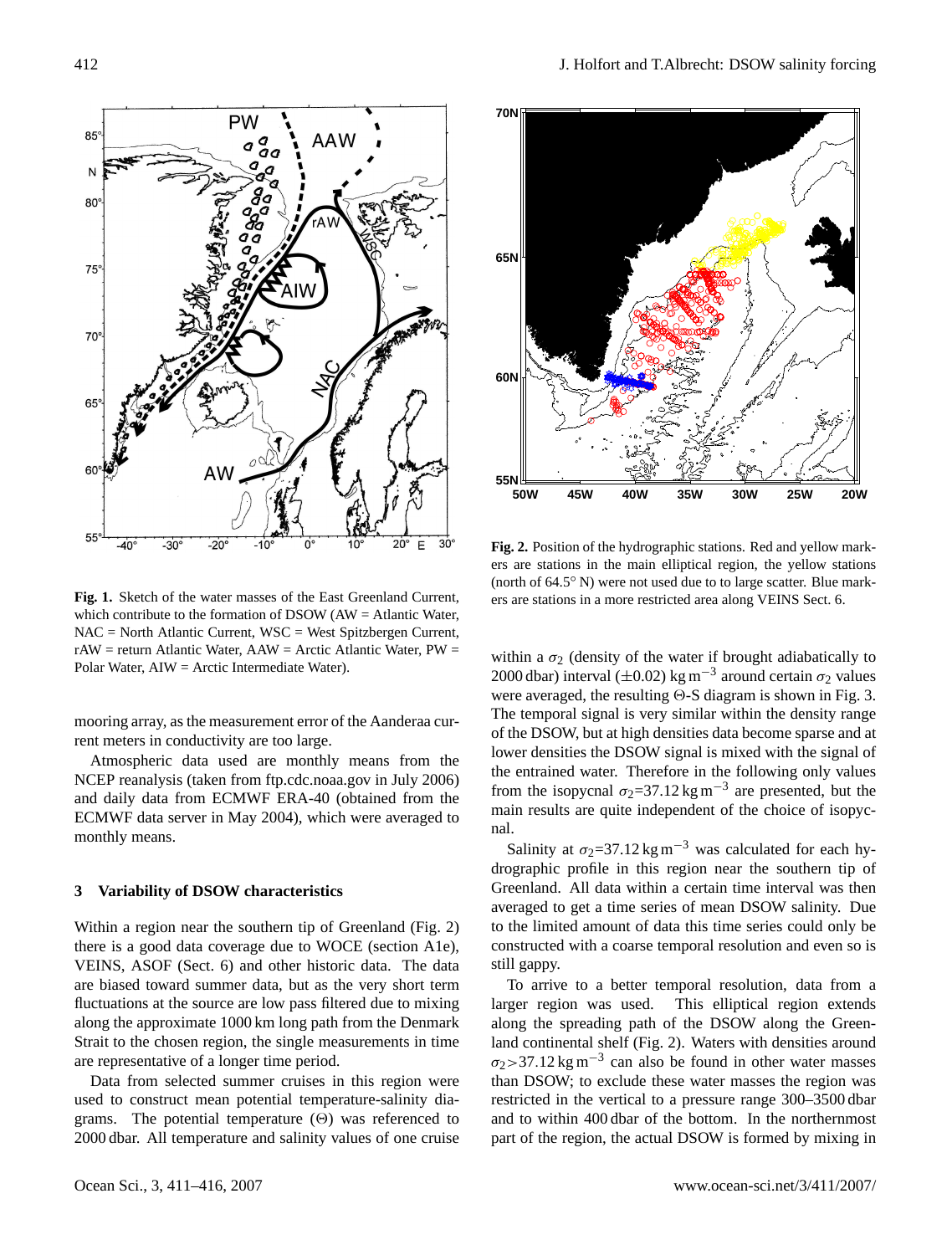

<span id="page-2-0"></span>**Fig. 3.** Diagram of mean potential temperature and salinity at VEINS Sect. 6 for individual sections in different years. The means were calculated in 0.02 kg m<sup>-3</sup>  $\sigma_2$ -density intervals. The used sections come from the cruises Meteor 18 in 1991, Valdivia 129 in 1992, Meteor 30 in 1994, Valdivia 152 in 1995, Valdivia 161 in 1996, Meteor 39 in 1997 [\(Schott et al.,](#page-5-7) [1998\)](#page-5-7), Meteor 45/4 in 1999 [\(Schott et al.,](#page-5-8) [2000\)](#page-5-8), Poseidon 263 in 2000, Meteor 50/3 in 2001 [\(Schott et al.,](#page-5-9) [2002\)](#page-5-9) and Poseidon 290 in 2002 [\(Holfort,](#page-5-10) [2002\)](#page-5-10).

Denmark Strait [\(Rudels et al.,](#page-5-0) [2002\)](#page-5-0). This leads to large variations in the salinity on isopycnals north of  $64.5°$  N (Fig. [4\)](#page-2-1). Therefore we exclude the northernmost part in following calculations. Within the remaining geographical extent, the southward flowing DSOW mixes with surrounding waters and becomes saltier (Fig. [4\)](#page-2-1). A linear fit through all the data (for pressures larger than 1500 dbar and irrespective of time) shows that the mean increase in salinity is about 0.003 per degree latitude. This mean southward gradient was used to correct for mixing effects and to reference all salinities to a latitude of 60◦ N. The DSOW also needs time to flow southwards; the water found at 64.5◦ N at one time will be found somewhat later further south. We referenced all time to a latitude of 60◦ N by using a spreading rate of 280 days per 5◦ of latitude. This corresponds to spreading velocity of 2.3 cm/s north-south, and taking into account the longitudinal displacement of about 3.4 cm/s along the DSOW path. This time correction also leads to a better temporal resolution, as a summer cruise to the whole region leads to temporal coverage of several months. Increasing the spreading speed to 120 days per 5◦ of latitude gives poorer temporal resolution, but does not change considerably the smoothed temporal evolution of the salinity. The mean current speed of the DSOW at 63◦ N is about 20 to 30 cm/s [\(Dickson et al.,](#page-5-11) [1998\)](#page-5-11) and as signal propagation in general is smaller than mean current speed, the used propagation speed is of the right order of magnitude.



<span id="page-2-1"></span>**Fig. 4.** Salinity at  $\sigma_2 = 37.12 \text{ kgm}^{-3}$  as a function of latitude. Data north of 64.5◦ N (circles) were not used due to the large range of salinities. Very shallow data were also excluded. The line is a fit through all data south of 64.5◦ N giving a mean salinity increase towards the south of 0.0033 per degree of latitude.



<span id="page-2-2"></span>**Fig. 5.** Salinity of the DSOW at  $\sigma_2 = 37.12 \text{ kg m}^{-3}$  as a function of time. Blue circles are values from individual profiles near the southern tip of Greenland (see Fig. [2\)](#page-1-1), the connected blue crosses are the mean time evolution calculated from these profiles. The red line is the mean time evolution as calculated from profiles in a larger region.

The temporal evolution of the DSOW salinity in both regions (Fig. [5\)](#page-2-2) is quite similar. The errors introduced by the mixing and spreading corrections seems to be small. The time series derived from the larger region has a better temporal resolution and also a better temporal coverage.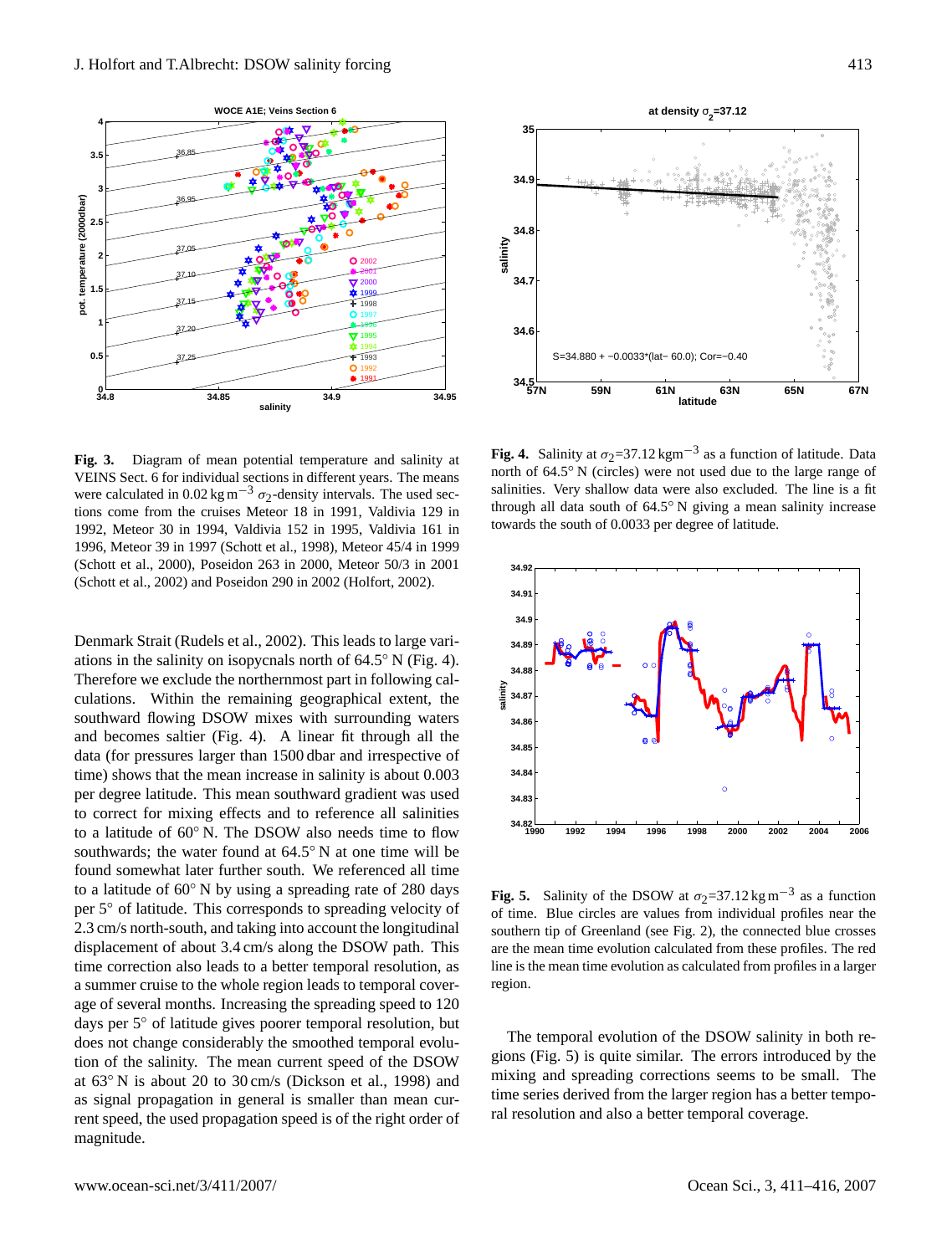<span id="page-3-0"></span>**Fig. 6.** Correlation of monthly atmospheric data (smoothed using a 3 months running mean) with the DSOW salinity: **(a)** with the meridional NCEP wind at a time lag of −3 months, **(b)** with the meridional ERA40 wind at a time lag of −2 months, **(c)**with the zonal NCEP wind at a time lag of −1 month and **(d)**with the difference of the NCEP mean sea level pressure and the mSLP above Iceland ( $\triangle$ mSLP) at a time lag of  $-2$  months.

The salinity was high in the beginning of the 1990'ies, with values of about 34.885. The salinity then dropped to very low values around 34.85 in 1995. Then there is a sharp rise to a maximum of 34.895 in 1996. The salinity then decreases gradually to a minimum salinity of 34.86 in 1999 and then starts to increase and but then drops again to low values in 2003. This drop in 2003 is seen only in the data from the large region. In 2004 salinity again reaches high values around 34.89 and then decreases again to values around 34.86 afterwards. Most of these larger changes can also be seen in the  $\Theta$ -S diagram of Fig. [3.](#page-2-0)

# **4 Atmospheric forcing**

Changes in the characteristics of the DSOW can result from changes in each component and process leading to the formation of DSOW as depicted by [Rudels et al.](#page-5-0) [\(2002\)](#page-5-0). Ultimately many of these changes are forced by the atmosphere. To identify how the atmosphere induces changes in the composition of the DSOW we made time lag correlations of our time series of DSOW salinity with several atmospheric parameters (mean sea level pressure (mSLP), wind, temperature, etc.) from the NCEP and ERA40 reanalysis. Some composite parameters like the difference of mSLP and mSLP over Iceland  $(\triangle mSLP)$  were also used. For the time lag calculations the DSOW reference latitude was 64.5◦ N, as further south the influence of the atmosphere on the deep DSOW is probably small. As we are interested in atmospheric changes that induce oceanic changes, we restricted the analysis to time lags where the atmospheric signals precedes the oceanic one. As our oceanic time series is smoothed, and also the oceanic mixing in and shortly after Denmark Strait acts as low pass filter, we smoothed the atmospheric data with a 3 month running mean.

Meaningful correlations were found (Fig. [6\)](#page-3-0) with the wind west and north of Iceland and with  $\triangle$ mSLP at about 67° N



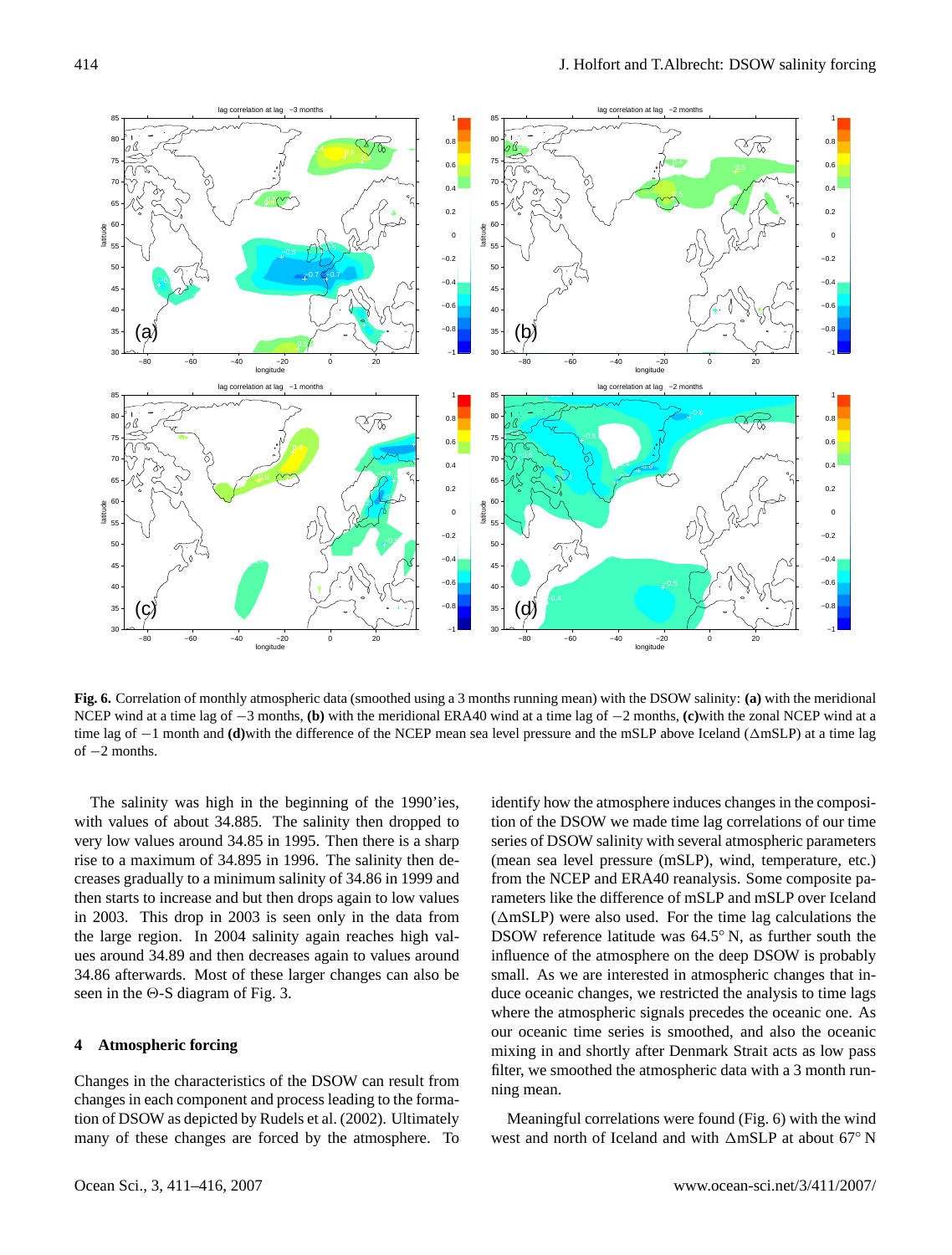

<span id="page-4-0"></span>**Fig. 7.** The time series of DSOW salinity (connected red stars, from the larger region) and the scaled difference of the mean sea level pressure (NCEP) between 67.5◦ N 30◦ W and Iceland (black). The blue points are salinities (referenced to  $60°$  N) of individual profiles (larger region).

near the East Greenland coast (in other words, the mSLP difference across Denmark Strait). The time lag of about 1–3 months results in a propagating signal speed of order several cm/s, similar to the propagation speed used previously to correct the hydrographic measurements for the DSOW time series. High correlations were also found elsewhere and/or in other parameters. This is not unexpected, but these correlations were deemed not meaningful. When correlating a short and gappy time series with many different parameters at many places with different time lags the possibility of finding higher correlations just by pure chance is quite high. This is probably the case when a unrealistic large speed is needed for the propagation of the signal from the region of high correlation to the DSOW region. Another possibility is indirect coupling, if A is the cause for B and C, the correlation coefficient between B and C can be large, without B causing C or vice versa.

Scaling the atmospheric time series with a constant offset and factor to the DSOW salinity range and applying a time offset the good correlation with the time series of the DSOW salinity can be seen directly (Fig. [7\)](#page-4-0). Using this kind of linear regression with the pressure difference across Denmark Strait explains about 40% of the total variance of the DSOW salinity time series from 1990 onward.

## **5 Discussion**

A weaker southward wind along Denmark Strait leads to an increase in the DSOW salinity. The associated time lag is about as long as the time the DSOW needs to travel from Denmark Strait to 64.5◦ N. Therefore the actual process set-



<span id="page-4-1"></span>**Fig. 8.** As Fig. [7](#page-4-0) but including also data from 1950 onward.

ting the salinity in Denmark Strait has to occur relatively fast. One possible process is that with weaker southward winds less northern, low saline water flows towards Denmark Strait and more higher saline water of southern origin is present at Denmark Strait. This shift in the proportions of water masses involved in the formation of DSOW leads to a more saline DSOW. A second possible process is that weaker southward wind leads to a more horizontal boundary between low saline Polar Water (PW) and higher saline Return Atlantic Water (rAW), both coming from the north. This leads to a higher percentage of rAW compared with PW in the DSOW formation, increasing the resulting salinity. Both processes can act at the same time: not only there is less low salinity water flowing south, but it is also found higher up in the water column.

There are probably more ways in which the changing wind can influence the complex dynamics in Denmark Strait (eddies, hydraulic control etc.) and lead to the observed link with the DSOW salinity. But with the data available to us it was even not possible to assess the importance of the two, relatively simple processes presented above. Numerical models could help, but larger scale models cannot represent adequately the small scale processes in Denmark Strait and small scale models cannot be run for a long enough time. Although we ultimately cannot say exactly which dynamic process leads to the observed behavior, it is clear that it is the local atmospheric forcing in and just north of Denmark Strait that determines the DSOW salinity on time scales from months to several years. Following the DSOW recipe of [Rudels et al.](#page-5-0) [\(2002\)](#page-5-0), it is the last stirring in and just north of Denmark Strait which sets the DSOW characteristics by changing the amounts of the different water masses involved in the DSOW formation.

For longer times scales the wind along Denmark Strait alone cannot explain the salinity changes within the DSOW.